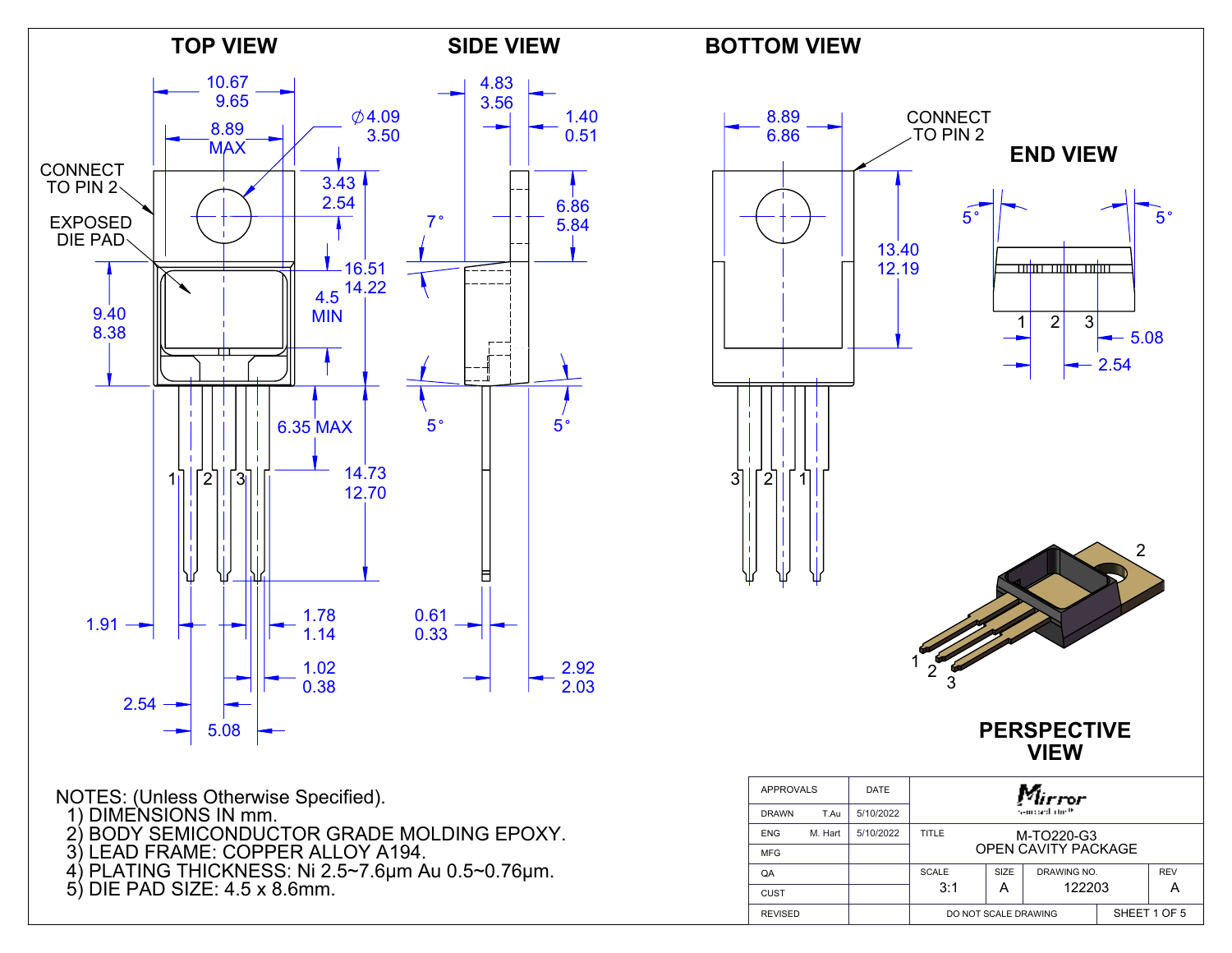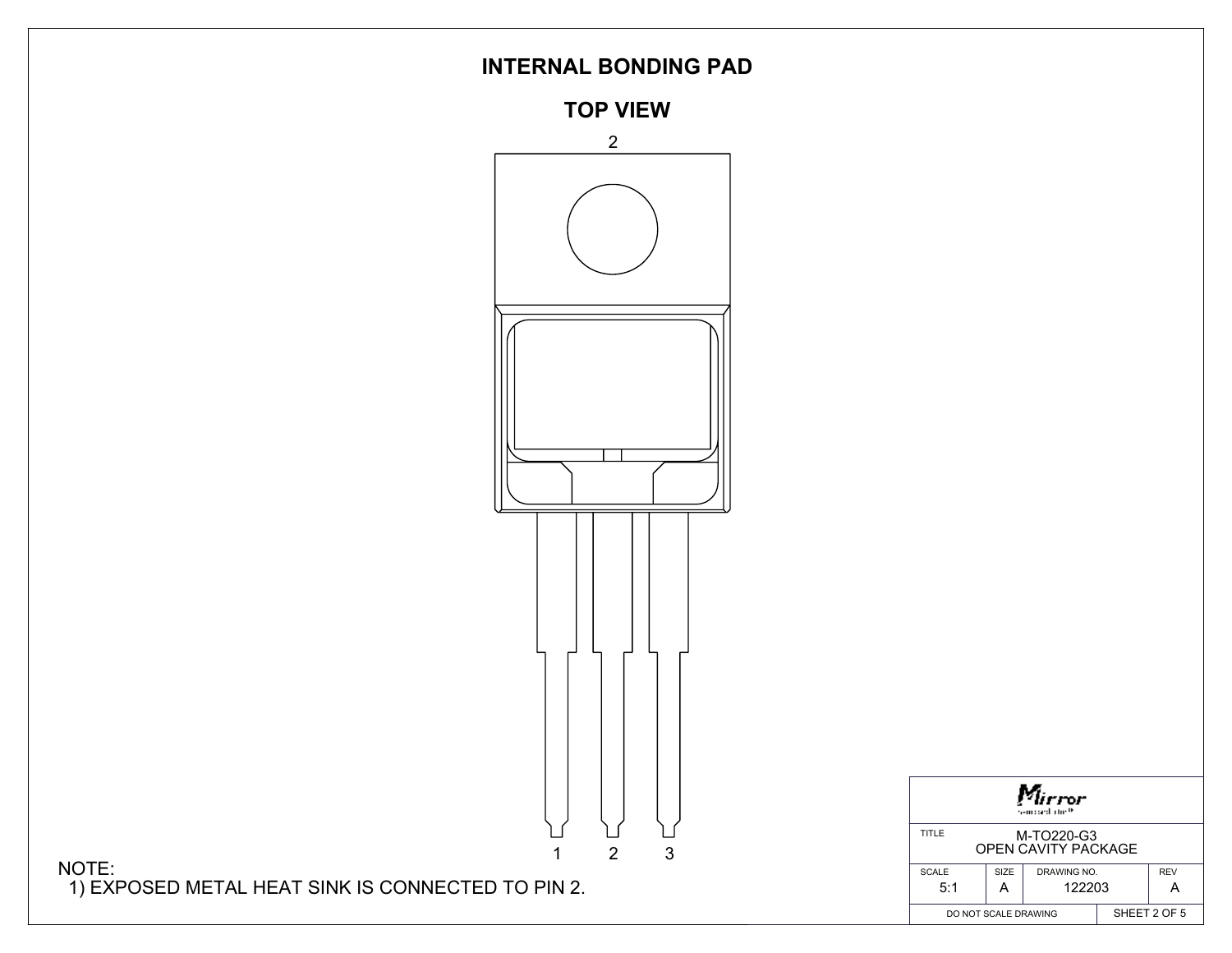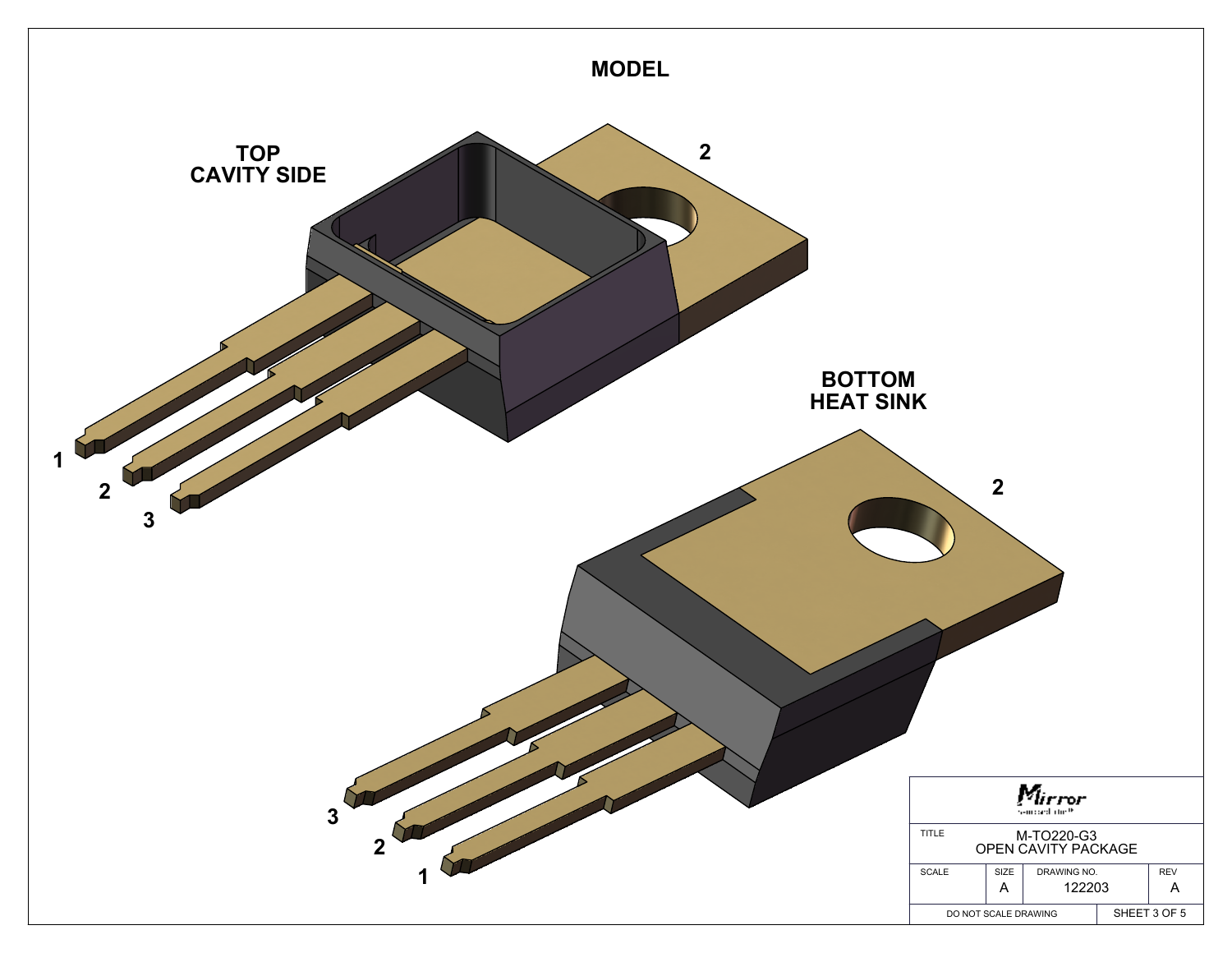## **PART NUMBERING SYSTEM**



| rror<br>sampard atm <sup>as</sup>                 |      |             |              |            |
|---------------------------------------------------|------|-------------|--------------|------------|
| TITLE<br>M-TO220-G3<br><b>OPEN CAVITY PACKAGE</b> |      |             |              |            |
| <b>SCALE</b>                                      | SIZE | DRAWING NO. |              | <b>REV</b> |
|                                                   | Α    | 122203      |              |            |
| DO NOT SCALE DRAWING                              |      |             | SHEET 4 OF 5 |            |